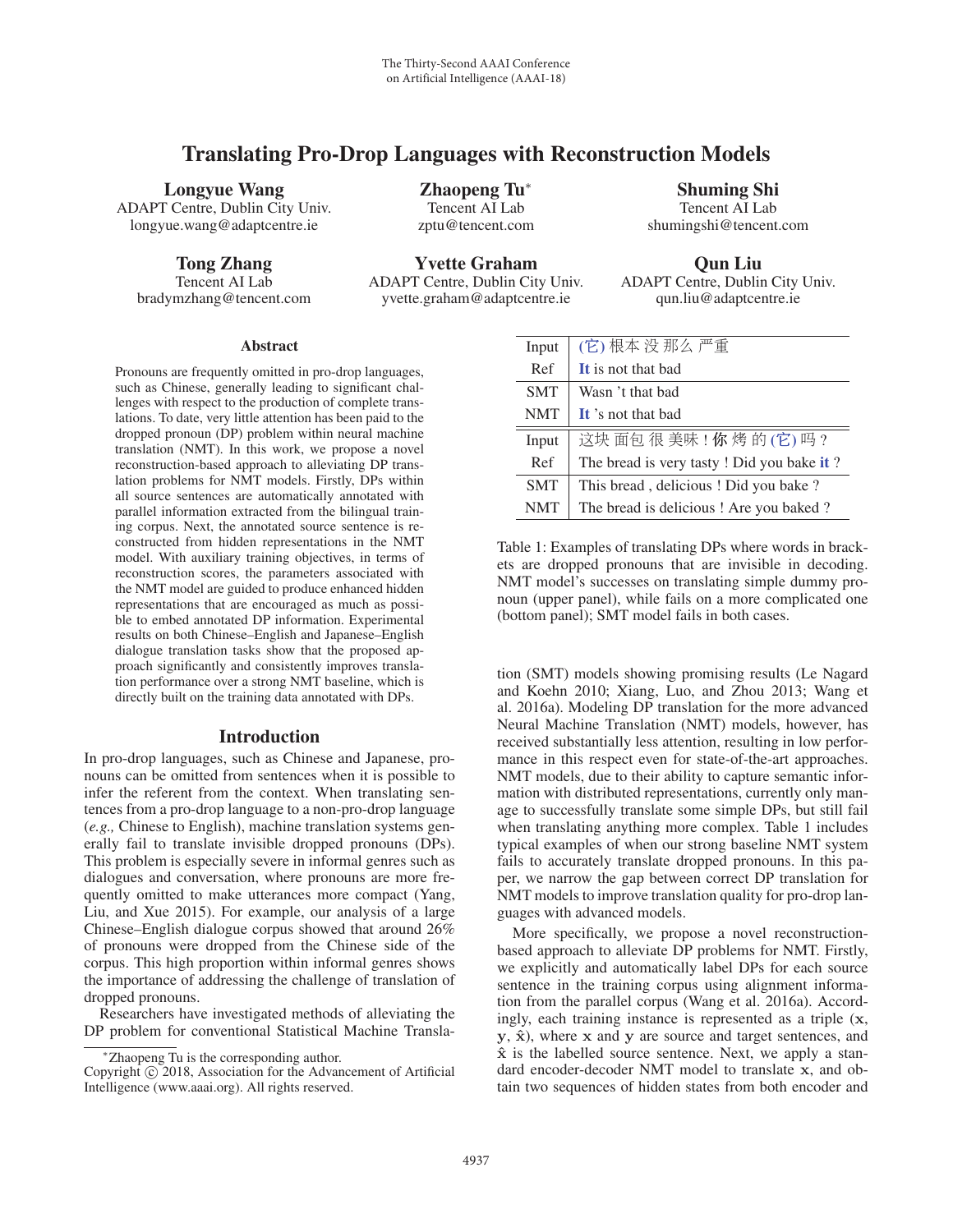decoder. This is followed by introduction of an additional *reconstructor* (Tu et al. 2017b) to reconstruct back to the labelled source sentence **xˆ** with hidden states from either encoder or decoder, or both components. The central idea behind is to guide the corresponding hidden states to embed the recalled source-side DP information and subsequently to help the NMT model generate the missing pronouns with these enhanced hidden representations. To this end, the reconstructor produces a *reconstruction loss*, which measures how well the DP can be recalled and serves as an auxiliary training objective. Additionally, the likelihood score produced by the standard encoder-decoder measures the quality of general translation and the reconstruction score measures the quality of DP translation, and linear interpolation of these scores is employed as an overall score for a given translation.

Experiments on a large-scale Chinese–English corpus show that the proposed approach significantly improves translation performance by addressing the DP translation problem. Furthermore, when reconstruction is applied only in training, it improves parameter training by producing better hidden representations that embed the DP information. Results show improvement over a strong NMT baseline system of +1.35 BLEU points without any increase in decoding speed. When additionally applying reconstruction during testing, we obtain a further +1.06 BLEU point improvement with only a slight decrease in decoding speed of approximately 18%. Experiments for Japanese–English translation task show a significant improvement of 1.29 BLEU points, demonstrating the potential universality of the proposed approach across language pairs.

Contributions Our main contributions can be summarized as follows:

- 1. We show that although NMT models advance SMT models on translating pro-drop languages, there is still large room for improvement;
- 2. We introduce a reconstruction-based approach to improve dropped pronoun translation;
- 3. We release a large-scale bilingual dialogue corpus, which consists of 2.2M Chinese–English sentence pairs.<sup>1</sup>

#### Background

#### Pro-Drop Language Translation

A pro-drop language is a language in which certain classes of pronouns are omitted to make the sentence compact yet comprehensible when the identity of the pronouns can be inferred from the context. Since pronouns contain rich anaphora knowledge in discourse and the sentences in dialogue are generally short, DPs not only result in missing translations of pronouns, but also harm the sentence structure and even the semantics of output. Take the second case in Table 1 as an example, when the object pronoun "它" is dropped, the sentence is translated into "Are you baked?",

| <b>Genres</b>          |              | Sents   ZH-Pro EN-Pro |       | DP.      |
|------------------------|--------------|-----------------------|-------|----------|
| Dialogue               | $\mid$ 2.15M | 1.66M                 | 2.26M | 26.55%   |
| Newswire $\vert$ 3.29M |              | 2.27M                 | 2.45M | $1.35\%$ |

Table 2: Extent of DP in different genres. The *Dialogue* corpus consists of subtitles extracted from movie subtitle websites; The *Newswire* corpus is CWMT2013 news data.

while the correct translation should be "Did you bake it?". Such omissions may not be problematic for humans since they can easily recall missing pronouns from the context. They do, however, cause challenges for machine translation from a source pro-drop language to a target non-pro-drop language, since translation of such dropped pronouns generally fails.

As shown in Table 2, we analyzed two large Chinese– English corpora and found that around 26.55% of English pronouns can be dropped in the dialogue domain, while only 7.35% of pronouns were dropped in the newswire domain. DPs in formal text genres (*e.g.,* newswire) are not as common as those in informal genres (*e.g.,* dialogue), and the most frequently dropped pronouns in Chinese newswire is the third person singular  $\mathbb{E}$  ("it") (Baran, Yang, and Xue 2012), which may not be crucial to translation performance. As the dropped pronoun phenomenon is more prevalent in informal genres, we test our method with respect to the dialogue domain.

#### Encoder-Decoder Based NMT

Neural machine translation (Sutskever, Vinyals, and Le 2014; Bahdanau, Cho, and Bengio 2015) has greatly advanced state-of-the-art within machine translation. Encoderdecoder architecture is now widely employed, where the encoder summarizes the source sentence  $\mathbf{x} = x_1, x_2, \dots, x_J$ into a sequence of hidden states  $\{h_1, h_2, \ldots, h_J\}$ . Based on the encoder-side hidden states, the decoder generates the target sentence  $y = y_1, y_2, \dots, y_I$  word by word with another sequence of decoder-side hidden states  $\{s_1, s_2, \ldots, s_I\}$ :

$$
P(\mathbf{y}|\mathbf{x}) = \prod_{i=1}^{I} P(y_i|y_{< i}, \mathbf{x}) = \prod_{i=1}^{I} g(y_{i-1}, \mathbf{s}_i, \mathbf{c}_i)
$$
(1)

where  $g(\cdot)$  is a softmax layer. The decoder hidden state  $s_i$  at step  $i$  is computed as

$$
\mathbf{s}_i = f(y_{i-1}, \mathbf{s}_{i-1}, \mathbf{c}_i)
$$
 (2)

where  $f(\cdot)$  is an activation function.  $c_i$  is a weighted sum of encoder hidden states  $\mathbf{c}_t = \sum_{j=1}^J \alpha_{t,j} \mathbf{h}_j$ , where  $\alpha_{t,j}$  is the alignment probability calculated by an attention model (Bahdanau, Cho, and Bengio 2015; Luong, Pham, and Manning 2015). The parameters of the NMT model are trained to maximize the likelihood of a set of training examples  $\{[\mathbf{x}^n, \mathbf{y}^n]\}_{n=1}^N$ :

$$
\mathcal{L}(\theta) = \arg \max_{\theta} \sum_{n=1}^{N} \log P(\mathbf{y}^n | \mathbf{x}^n; \theta)
$$
 (3)

<sup>1</sup> Our released corpus is available at https://github.com/ longyuewangdcu/tvsub.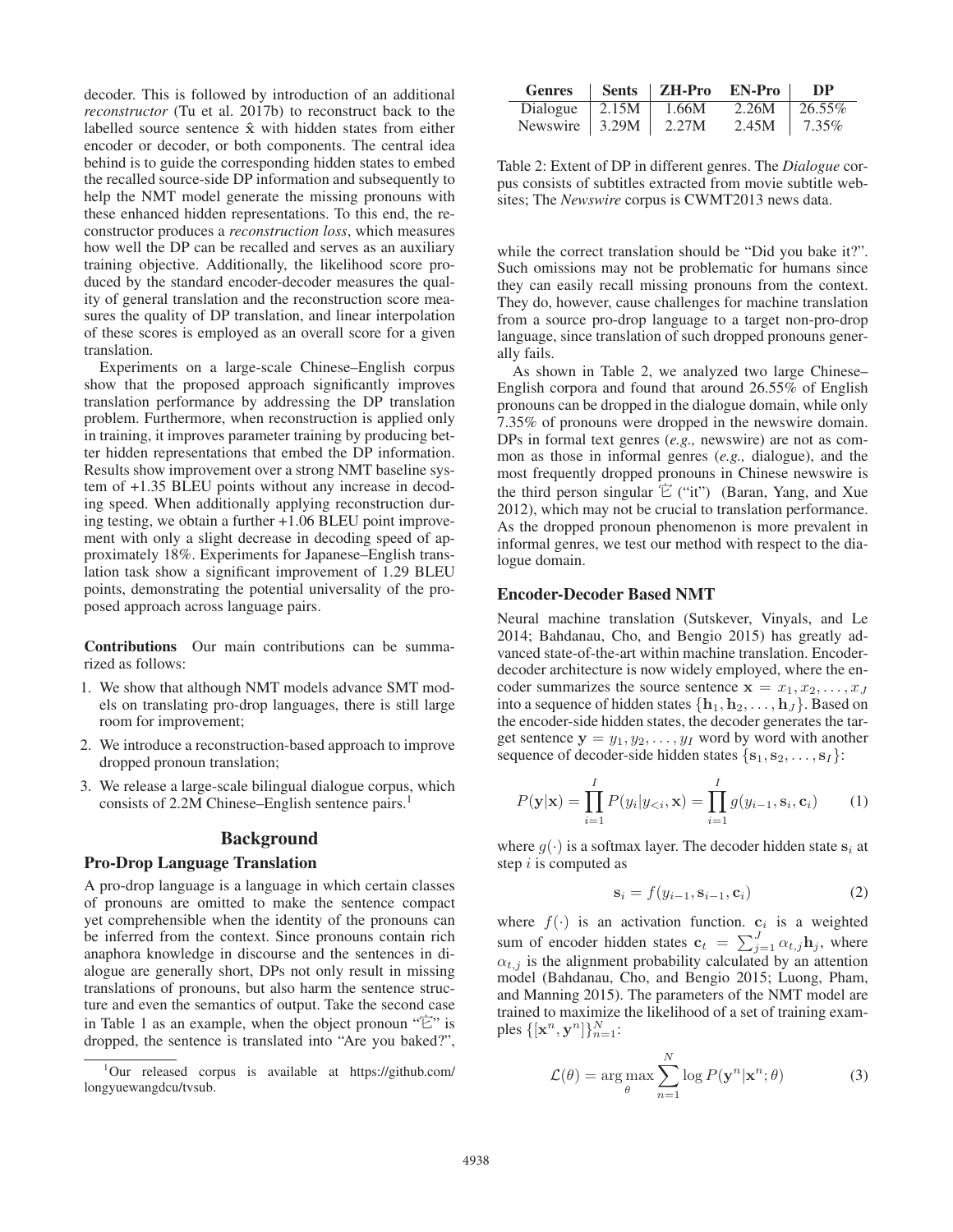| <b>System</b> | Baseline | <b>Oracle</b> | $\wedge$ |
|---------------|----------|---------------|----------|
| <b>SMT</b>    | 30.16    | 35.26         | $+5.10$  |
| NMT           | 31.80    | 36.73         | $+4.93$  |

Table 3: Translation performance improvement  $(\hat{\ } \Delta$ ") with manually labelled DPs ("Oracle").

Ideally, the hidden states (either encoder-side or decoderside) should embed the missing DP information by learning the alignments between bilingual pronouns from the training corpus. In practice, however, complex DPs are still not translated correctly, as shown in Table 1. Table 3 shows empirical results to validate this assumption. We make the following two observations: (1) the NMT model indeed outperform SMT model when translating pro-drop languages; and (2) the performance of the NMT model can be further improved by improving translation of DPs. In this work, we propose to improve DP translation by guiding hidden states to embed the missing DP information.

#### Approach

In the following, we discuss methods of extending NMT models with a *reconstructor* to improve DP translation, which is inspired by "reconstruction" – a standard concept in auto-encoder (Bourlard and Kamp 1988; Vincent et al. 2010; Socher et al. 2011), and successfully applied to NMT models (Tu et al. 2017b) recently.

### Architecture

Reconstructor The basic idea of our approach is to reconstruct the labelled source sentence from the latent representations of the NMT model and use the reconstruction score to measure how well the DPs can be recalled from latent representations. With the reconstruction score as an auxiliary training objective, we aim to encourage the latent representations to embed DP information, and thus recall the DP translation with enhanced representations.

The reconstructor reads a sequence of hidden states and the labelled source sentence, and outputs a reconstruction score. It employs an attention model (Bahdanau, Cho, and Bengio 2015; Luong, Pham, and Manning 2015) to reconstruct the labelled source sentence  $\hat{\mathbf{x}} = {\hat{x}_1, \hat{x}_2, \dots, \hat{x}_{J'}}$  word by word which is conditioned on the input latent word by word, which is conditioned on the input latent representations  $\mathbf{v} = {\mathbf{v}_1, \mathbf{v}_2, \dots, \mathbf{v}_T}$ . The reconstruction score is computed by

$$
R(\hat{\mathbf{x}}|\mathbf{v}) = \prod_{j=1}^{J'} R(\hat{x}_j|\hat{x}_{
$$

where  $\hat{\mathbf{s}}_i$  is the hidden state in the reconstructor, and computed by

$$
\hat{\mathbf{s}}_j = f_r(\hat{x}_{j-1}, \hat{\mathbf{s}}_{j-1}, \hat{\mathbf{c}}_j)
$$
(5)

Here  $g_r(\cdot)$  and  $f_r(\cdot)$  are respective softmax and activation<br>functions for the reconstructor. The context vector  $\hat{c}_i$  is comfunctions for the reconstructor. The context vector  $\hat{\mathbf{c}}_i$  is computed as a weighted sum of hidden states **v**

$$
\hat{\mathbf{c}}_{j} = \sum_{t=1}^{T} \hat{\alpha}_{j,t} \cdot \mathbf{v}_{t}
$$
 (6)



Figure 1: Architecture of reconstructor-augmented NMT. The two independent reconstructors reconstruct the labelled source sentence from hidden states in the encoder and decoder, respectively.

where the weight  $\hat{\alpha}_{j,t}$  is calculated by an additional attention model. The parameters related to the attention model,  $g_r(\cdot)$ , and  $f_r(\cdot)$  are independent of the standard NMT model. The labeled source words  $\hat{x}$  share the same word embeddings with the NMT encoder.

Reconstructor-Augmented NMT We augment the standard encoder-decoder based NMT model with the introduced reconstructor, as shown in Figure 1. The standard encoder-decoder reads the source sentence **x** and outputs its translation **y** along with the likelihood score. We introduce two independent reconstructors with their own parameters, each of which reconstructs the labelled source sentence  $\hat{\mathbf{x}}$ from the encoder and decoder hidden states, respectively.

Note that we can append only one reconstructor to either the encoder or decoder:

- (encoder-reconstructor)-decoder: When adding a reconstructor to the encoder side only, we replace the standard encoder with an enhanced *auto-encoder*. In the case of auto-encoding, the encoder hidden states are not only used to summarize the original source sentence but also to embed the recalled DP information from the labelled source sentence.
- encoder-(decoder-reconstructor): This is analogous to the framework proposed by Tu et al. (2017b), except that we reconstruct back to the labelled source sentence rather than the original one. It encourages the decoder hidden states to embed complete information from the source side, including the recalled DPs.

As seen, reconstructors applied on different sides of the corpus may capture different patterns of DP information, and using them together can encourage both the encoder and decoder to learn recalled DP information. Our approach is very much inspired by recent successes within questionanswering, where a single information source is fed to multiple memory layers so that new evidence is captured in each layer and combined into subsequent layers (Sukhbaatar et al. 2015; Miller et al. 2016).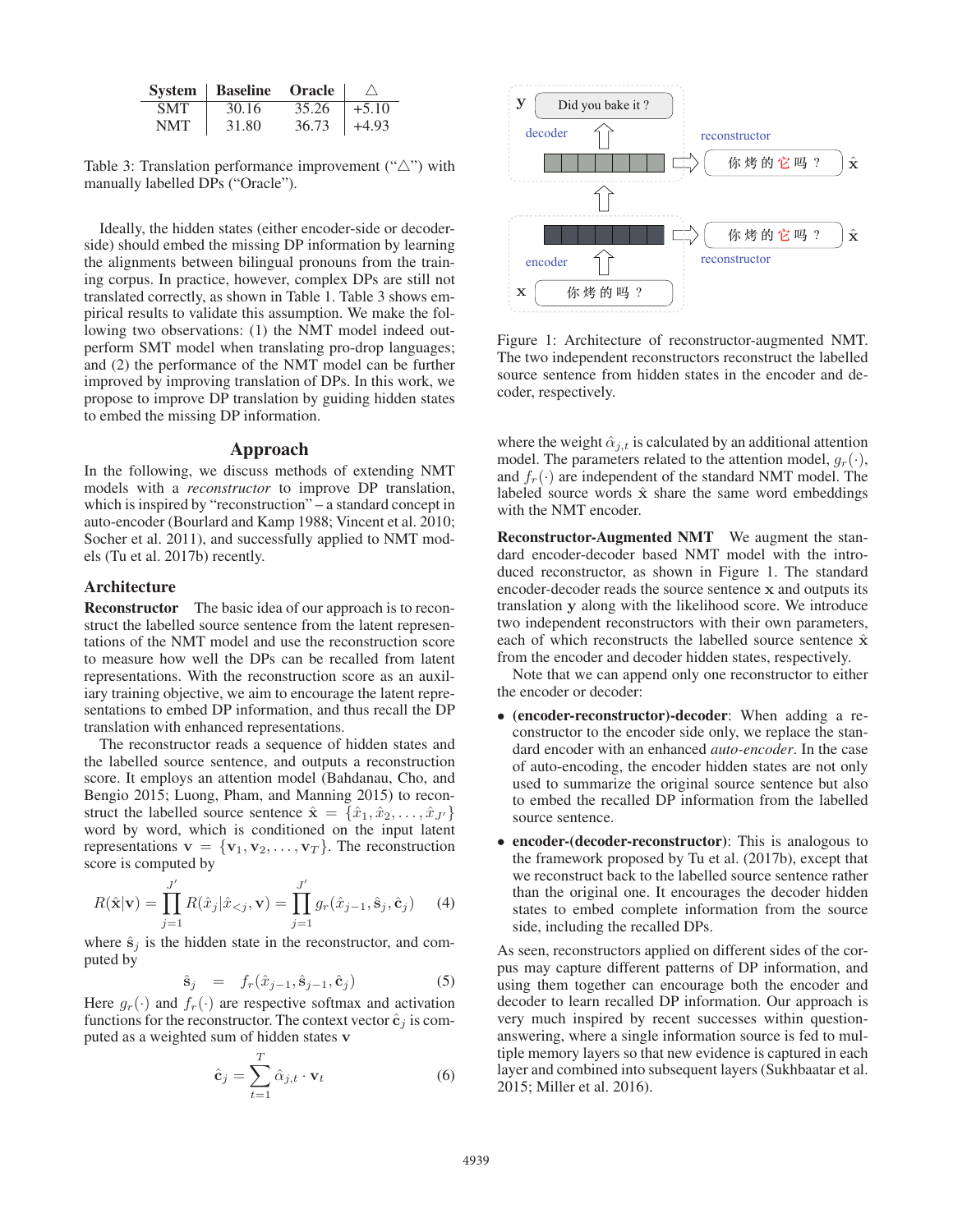| Data $ S $ | W               |    |                                                            |          | V |    |       |  |
|------------|-----------------|----|------------------------------------------------------------|----------|---|----|-------|--|
|            | $\overline{zh}$ | En |                                                            | Zh En Zh |   | En | Zh En |  |
|            |                 |    | Train 2.15M 12.1M 16.6M 1.66M 2.26M 151K 90.8K 5.63 7.71   |          |   |    |       |  |
|            |                 |    | Tune 1.09K 6.67K 9.25K 0.76K 1.03K 1.74K 1.35K 6.14 8.52   |          |   |    |       |  |
|            |                 |    | Test   1.15K 6.71K 9.49K 0.77K 0.96K 1.79K 1.39K 5.82 8.23 |          |   |    |       |  |

Table 4: Number of sentences  $(|S|)$ , words  $(|W|)$ , pronouns  $(|P|)$ , vocabulary  $(|V|)$ , and averaged sentence length  $(|L|)$  comprising the training, tuning and test corpora. K stands for thousands and M for millions.

## Training and Testing

Training We train both the encoder-decoder and the introduced reconstructors together in a single end-to-end process. The two-reconstructor model (Figure 1) are described below (the other two individual models correspond to each part). The training objective can be revised as

$$
J(\theta, \gamma, \psi) = \underset{\theta, \gamma, \psi}{\arg \max} \sum_{n=1}^{N} \left\{ \underbrace{\log P(\mathbf{y}^n | \mathbf{x}^n; \theta)}_{likelihood} + \underbrace{\log R_{enc}(\mathbf{\hat{x}}^n | \mathbf{h}^n; \theta, \gamma)}_{enc\text{-}rec} + \underbrace{\log R_{dec}(\mathbf{\hat{x}}^n | \mathbf{s}^n; \theta, \psi)}_{dec\text{-}rec} \right\} \tag{7}
$$

where  $\theta$  is the parameter matrix in encoder-decoder, and γ and ψ are model parameters related to the *encoder-side reconstructor* ("enc-dec") and *decoder-side reconstructor* ("dec-rec") respectivley; **h** and **s** are encoder and decoder hidden states. The auxiliary reconstruction objectives (*e.g.,*  $R_{enc}(\cdot)$  and  $R_{dec}(\cdot)$  guide the related part of the parameter matrix  $\theta$  to learn better latent representations, which are used to reconstruct the labelled source sentence.

**Testing** In testing, reconstruction can serve as a reranking technique to select a better translation from the k-best candidates generated by the decoder. Each translation candidate is assigned a likelihood score from the standard encoderdecoder, as well as reconstruction score(s) from the newly added reconstructor(s). Since the target sentence is invisible in testing, we employ a monolingual labelling model built on the training corpus to label DPs in the input sentence (Wang et al. 2016a).

When using reconstruction in testing, it requires external resources (*i.e.,* monolingual DP label tool) and more computations (*i.e.,* calculation of reconstruction scores). To reduce the dependency and cost, we can also employ a standard encoder-decoder model with better trained parameters so that the parameters can produce enhanced latent representations that embed DP information. Such information is invisible in the original input sentence but can be learned from the training data with similar context.

#### **Experiments**

# Data

Experiments evaluate the method for translation of Chinese– English subtitles. More than two million sentence pairs

were extracted from the subtitles of television episodes.<sup>2</sup> We pre-processed the extracted data using our in-house scripts (Wang et al. 2016b), including sentence boundary detection and bilingual sentence alignment etc. Finally, we obtained a high-quality corpus which keeps the discourse information. Table 4 lists the statistics of the corpus. Within the subtitle corpus, sentences are generally short and the Chinese side, as expected, contains many examples of dropped pronouns. We randomly select two complete television episodes as the tuning set, and another two episodes as the test set. We used case-insensitive 4-gram NIST BLEU metrics (Papineni et al. 2002) for evaluation, and *sign-test* (Collins, Koehn, and Kucerova 2005) to test for statistical significance.

# DP Annotation

We follow Wang et al. (2016a) to automatically label DPs for training and test data. In the *training phase*, where the target sentence is available, we label DPs for the source sentence using alignment information. These labeled source sentences can be used to build a monolingual DP generator using NN, which is used to label test sentences since the target sentence is not available during the *testing phase*. The F1 scores of the two approaches on our data are 92.99% and 65.21%, respectively. After automatic labelling, the number of pronouns on the Chinese side in training, tuning and test data are 2.09M, 0.98K, 0.96K respectively, which is roughly consistent with pronoun frequency on the English side.

The usage of the labeled source sentences is two-fold:

- 1. *Baseline (+DPs)*: a stronger baseline system trained on the new parallel corpus (labelled source sentence, target sentence), which is evaluated on the new test sentences labelled by the monolingual DP generator.
- 2. *Our models*: the proposed models reconstruct hidden states back to the labelled source sentences.

For the source sentences that have no DPs, we use the original ones as labelled source sentences, otherwise we use the DP-labeled sentences.

#### Model

The baseline is our re-implemented attention-based NMT system, which incorporates dropout (Hinton et al. 2012) on the output layer and improves the attention model by feeding the most recently generated word. For training the baseline

<sup>&</sup>lt;sup>2</sup>The data were crawled from the subtitle website http://www. zimuzu.tv.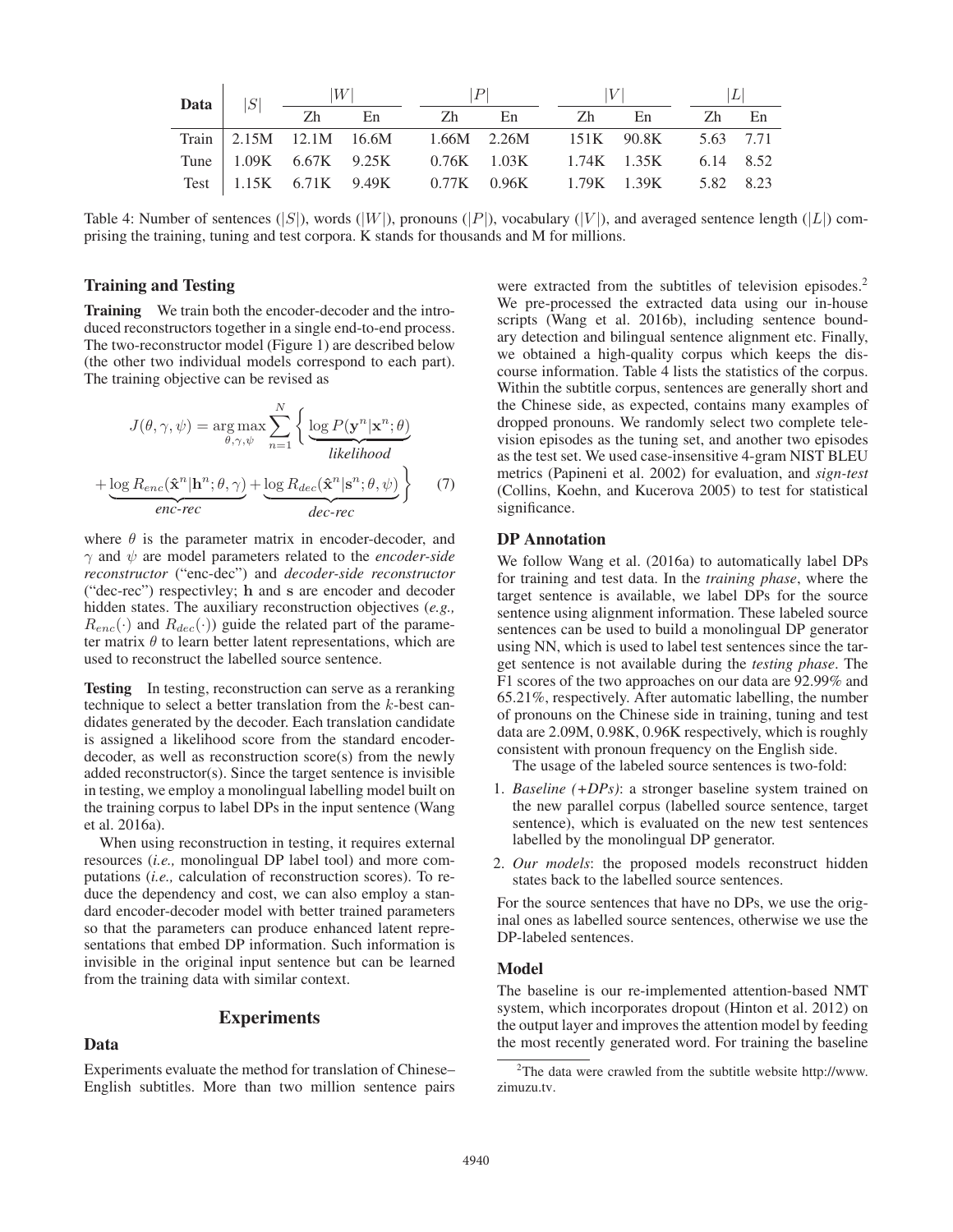| Model                                   | $\#$ Params |          | <b>Speed</b> | <b>BLEU</b>               |                 |  |
|-----------------------------------------|-------------|----------|--------------|---------------------------|-----------------|--|
|                                         |             | Training | Decoding     | <b>Test</b>               |                 |  |
| <b>Baseline</b>                         | 86.7M       | 1.60K    | 2.61         | 31.80                     | $-/-$           |  |
| Baseline (+DPs)                         | 86.7M       | 1.59K    | 2.63         | $32.67^{\dagger}$         | $+0.87/$        |  |
| + enc-rec                               | $+39.7M$    | 0.71K    | 2.63         | $33.67^{\dagger\ddagger}$ | $+1.87/+1.00$   |  |
| + dec-rec                               | $+34.1M$    | 0.84K    | 2.18         | $33.48^{\dagger\ddagger}$ | $+1.68 / +0.81$ |  |
| + enc-rec + dec-rec                     | $+73.8M$    | 0.57K    | 2.16         | $35.08^{\dagger\ddagger}$ | $+3.28/+2.41$   |  |
| Multi-Source (Zoph and Knight 2016)     | $+20.7M$    | 1.17K    | 1.27         | $32.81^{\dagger}$         | $+1.01/+0.14$   |  |
| Multi-Layer (Wu et al. 2016)            | $+75.1M$    | 0.61K    | 2.42         | $33.36^{\dagger}$         | $+1.56/+0.69$   |  |
| Baseline (+DPs) + Enlarged Hidden Layer | $+86.6M$    | 0.68K    | 2.51         | $32.00^{\dagger}$         | $+0.20/ -0.67$  |  |

Table 5: Evaluation of translation performance for Chinese–English. "Baseline" is trained and evaluated on the original data, while "Baseline (+DPs)" is trained on the data labelled with DPs. "enc-rec" indicates encoder-side reconstructor and "decrec" denotes decoder-side reconstructor. Training speed is measured in words/second and decoding speed is measured in sentences/second with beam size being 10. The two numbers in the " $\triangle$ " column denote performance improvements over "Baseline" and "Baseline (+DPs)", respectively. "†" and "#" indicate statistically significant difference ( $p < 0.01$ ) from "Baseline" and "Baseline (+DPs)", respectively. All listed models except "Baseline" exploit the labelled source sentences.

models, we limited the source and target vocabularies to the most frequent 30K words in Chinese and English, covering approximately 97.2% and 99.3% of the words in the two languages, respectively. Each model was trained on sentences of length up to a maximum of 20 words with early stopping. Mini-batches were shuffled during processing with a mini-batch size of 80. The word-embedding dimension was 620 and the hidden layer size was 1,000. We trained for 20 epochs using Adadelta (Zeiler 2012), and selected the model that yielded best performances on the tuning set.

The proposed model was implemented on top of the baseline model with the same settings where applicable. The hidden layer size in the reconstructor was 1,000. Following Tu et al. (2017b), we initialized the parameters of our models (*i.e.,* encoder and decoder, except those related to reconstructors) with the baseline model. We further trained all the parameters of our model for another 15 epochs.

## Results and Discussion

Table 5 shows translation performances for Chinese– English. Clearly the proposed models significantly improve the translation quality in all cases, although there are still considerable differences among different variants.

Baselines The two baseline NMT models, one being trained and evaluated on the original bilingual data without any explicitly labelled DPs (*i.e.,* "Baseline"), while the other was trained and evaluated on the labelled data (*i.e.,* "Baseline (+DPs)"). As can be seen from the BLEU scores, the latter significantly outperforms the former, indicating that explicitly recalling translation of DPs helps produce better translations. Benefiting from the explicitly labelled DPs, the stronger baseline system is able to improve performance over the standard baseline system built on the original data where the pronouns are missing.

Parameters In terms of additional parameters introduced by the reconstruction models, both reconstructors introduce a large number of parameters. Beginning with the baseline model's 86.7M parameters, the encoder-side reconstructor adds 39.7M new parameters, while the decoder-side reconstructor adds a further 34.1M new parameters. Furthermore, adding reconstructors to both sides leads to additional 73.8M parameters. More parameters may capture more information, at the cost of posing difficulties to training.

Speed Although gains are made in terms of translation quality by introducing reconstruction, we need to consider the potential trade-off with respect to a possible increase in training and decoding times, due to the large number of newly introduced parameters resulting from the incorporation of reconstructors into the NMT model. When running on a single GPU device Tesla K80, the training speed of the baseline model is 1.60K target words per second, and this reduces to 0.57K words per second when reconstructors are added to both sides. In terms of decoding time tradeoff, our most complex model only decreases decoding speed by 18%. We attribute this to the fact that no beam search is required for calculating reconstruction scores, which avoids the very costly data swap between GPU and CPU memories.

Translation Quality Clearly the proposed approach significantly improves the translation quality in all cases, although there are still considerable differences among the proposed variants. Introducing encoder-side and decoderside reconstructors individually improves translation performance over "Baseline (+DPs)" by +1.0 and +0.8 BLEU points respectively. Combining them together achieves the best performance overall, which is +2.4 BLEU points better than the strong baseline model. This confirms our assumption that reconstructors applied to the source and target sides indeed capture different patterns for translating DPs.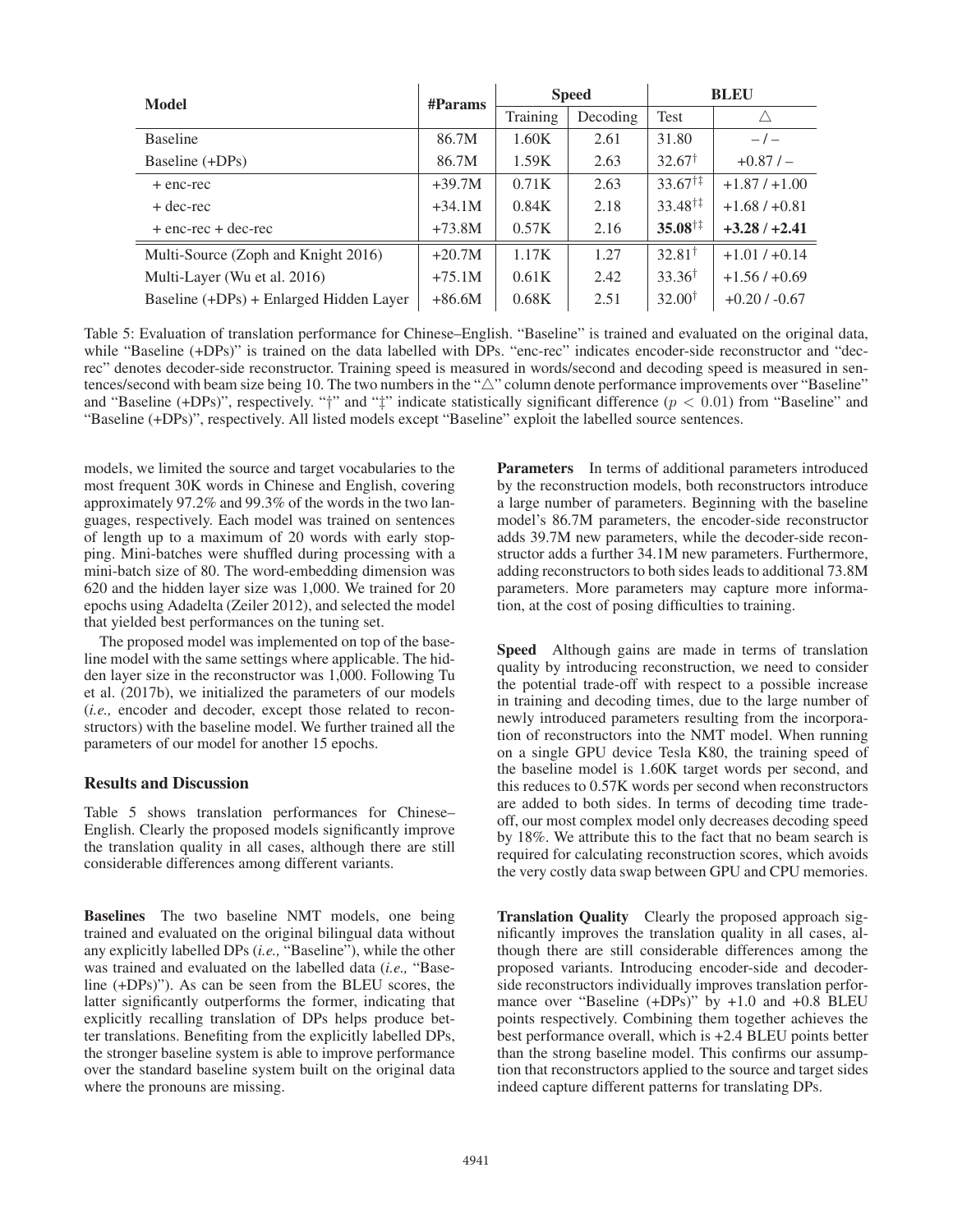Comparison to Other Work For the purpose of comparison, we reimplemented the multi-source model of Zoph and Knight (2016), which introduces an alternate encoder (shared parameters) and attention model (independent parameters) that take labelled sentences as an additional input source. This multi-source model significantly outperforms our "Baseline" model without labelled DP information, but only marginally outperform the "Baseline (+DPs)" that uses labelled DPs. One possible reason is that the two sources (*i.e.,* original input and labelled input sentences) are too similar to one another, making it difficult to distinguish them from labelled DPs.

Some may argue that the BLEU improvements are mainly due to the model parameter increase (*e.g.,* +73.8M) or deeper layers (*e.g.,* two reconstruction layers). To answer this concern, we compared the following two models:

- Multi-Layer (Wu et al. 2016): a system with three-layer encoder and three-layer decoder. The additional layers introduce 75.1M parameters, which is in the same scale with the proposed model (*i.e.,* 73.8M).
- Baseline (+DPs) + Enlarged Hidden Layer: a system with the same setting as "Baseline (+DPs)" except that layer size is 2100 instead of 1000. This variant introduces 86.6M parameters, which is even more than the most complicated variant of proposed models.

We found that the multi-layer model significantly outperforms its single-layer counterpart "Baseline (+DPs)", while significantly underperforms our best model (*i.e.,* 33.46 vs. 35.08). The "Baseline (+DPs)" system with enlarged hidden layer, however, does not achieve any improvement. This indicates that explicitly modeling DP translation is the key factor to the performance improvement.

| Model                         | <b>Test</b> |         |
|-------------------------------|-------------|---------|
| Baseline (+DPs)               | 20.55       |         |
| $+$ enc-rec + dec-rec   21.84 |             | $+1.29$ |

Table 6: Evaluation of translation performance for Japanese–English.

Japanese–English Translation Task To validate the robustness of our approach on other pro-drop languages, we conducted experiments on Opensubtitle2016 $3$  data for the Japanese–English translation. We used the same settings as used in Chinese–English experiments, except that the vocabulary size is 20,001. As shown in Table 6, our model also significantly improves translation performance on the Japanese–English task, demonstrating the efficiency and potential universality of the proposed approach.

## Analysis

We conducted extensive analyses for Chinese–English translation to better understand our model in terms of contribution of reconstruction from training and testing, effect of reconstructed input, effect of DP labelling accuracy, and building the ability to handling long sentences.

| Model                   | <b>Test</b> |               |
|-------------------------|-------------|---------------|
| <b>Baseline</b>         | 31.80       | $-1$          |
| Baseline (+DPs)         | 32.67       | $+0.87/$      |
| + enc-rec               | 33.67       | $+1.87/+1.00$ |
| $+$ dec-rec             | 33.15       | $+1.35/+0.48$ |
| $+$ enc-rec $+$ dec-rec | 34.02       | $+2.22/+1.35$ |

Table 7: Translation results when *reconstruction is used in training only while not used in testing*.

Contribution Analysis As mentioned previously, the effect of reconstruction is two-fold: (1) it improves the training of baseline parameters, which leads to better hidden representations that embed labelled DP information learned from the training data; and (2) it serves as a reranking metric in testing to measure the quality of DP translation.4 Table 7 lists translation results when the reconstruction model is used in training only. Results show all variants to outperform the baseline models and applying reconstructors to both sides achieves the best performance overall. This is encouraging, since no extra resources nor computation are introduced to online decoding, making the approach highly practical, for example for translation in industry applications.

| Model                   | <b>Test</b> |               |
|-------------------------|-------------|---------------|
| <b>Baseline</b>         | 31.80       | $-1$          |
| Baseline (+DPs)         | 32.67       | $+0.87/$      |
| + enc-rec               | 33.21       | $+1.41/+0.54$ |
| + dec-rec               | 33.08       | $+1.28/+0.41$ |
| $+$ enc-rec $+$ dec-rec | 33.25       | $+1.45/+0.58$ |

Table 8: Translation results when hidden states are *reconstructed into the original source sentence* instead of the source sentence labelled with DPs.

Effect of Reconstruction Some researchers may argue that the proposed method acts much like dual learning (He et al. 2016a) and reconstruction (Tu et al. 2017b) especially when sentences have no DPs, which can benefit to the overall translation, not just only with respect to DPs. To investigate to what degree the improvements are indeed made by explicitly modeling DP translation, we examine the performance of variants which reconstruct hidden states back to the original input sentence instead of the source sentence labelled with DPs, as shown in Table 8. Note that the variant "+ dec-rec" in this setting is exactly the model proposed by Tu et al. (2017b). As seen, although the variants significantly outperforms "Baseline" model without using any DP

<sup>3</sup> http://opus.nlpl.eu/OpenSubtitles2016.php

<sup>&</sup>lt;sup>4</sup>As in testing encoder-side reconstructor reconstructs back to the same labelled source sentence with the same encoder hidden states, all translation candidates would share the same encoder-side reconstruction score. Therefore, in such cases, reconstruction cannot be used as a reranking metric.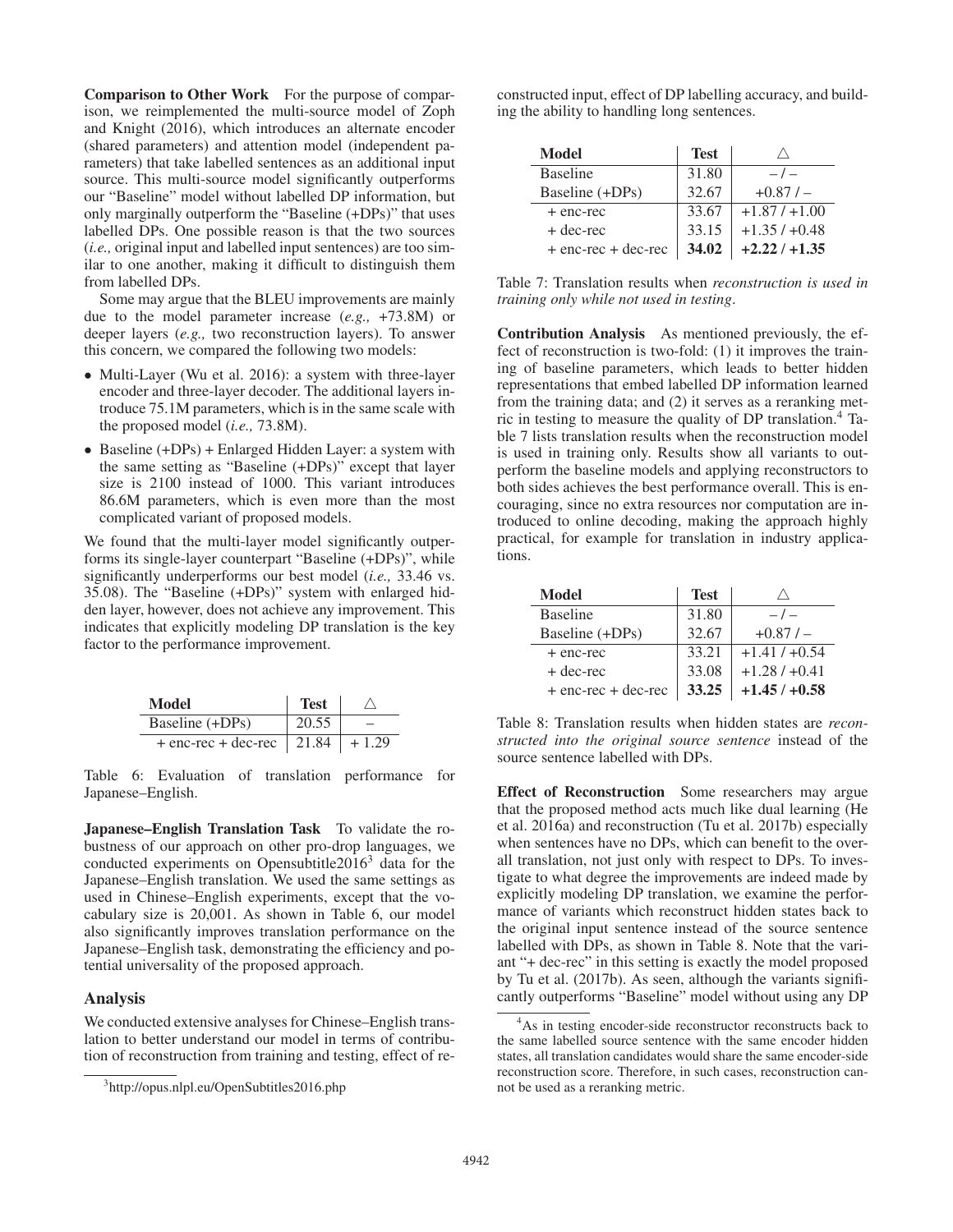information, the absolute improvements are still worse than our proposed model that explicitly exploits DP information (*i.e.,* 1.45 vs. 3.28). This validates our hypothesis that explicitly modeling DP translation contributes most to the improvement.

| Model                   | <b>Automatic</b> | <b>Manual</b> |         |
|-------------------------|------------------|---------------|---------|
| Baseline (+DPs)         | 32.67            | 36.73         | $+4.06$ |
| + enc-rec               | 33.67            | 37.58         | $+3.91$ |
| + dec-rec               | 33.48            | 37.23         | $+3.75$ |
| $+$ enc-rec $+$ dec-rec | 35.08            | 38.38         | $+3.30$ |

Table 9: Translation performance gap  $($ " $\triangle$ " $)$  between manually ("Manual") and automatically ("Automatic") labelling DPs for input sentences in testing.

Effect of DP Labelling Accuracy For each sentence in testing, the DPs are labelled automatically by a DP generator model, the accuracy of which is 65.21% measured in F1 score. The labelling errors may propagate to the NMT models, and have the potential to negatively affect translation performance. We investigate this using manual labelling and automatic labelling, as shown in Table 9. The analysis firstly shows that there still exists a significant gap in performance, and this could be improved by improving the accuracy of DP generator. Secondly, our models show a relatively smaller distance in performance from the oracle performance ("Manual"), indicating that the proposed approach is more robust to labelling errors.



Length of Source Sentence

Figure 2: Performance of the generated translations with respect to the lengths of the source sentences.

Length Analysis Following (Bahdanau, Cho, and Bengio 2015; Tu et al. 2016; 2017a), we group sentences of similar lengths together and compute the BLEU score for each group, as shown in Figure 2. The proposed models outperform the baseline for most span lengths, although there are still some notable differences. The improvement achieved by the source-side reconstructor is mainly for translation

of short sentences  $(e.g., < 5)$ , while that of the targetside reconstructor is mainly for translation of long sentences  $(e.g., > 15)$ . The reason is that (1) reconstruction can make encoder-side hidden states contain complete source information including DP information and subsequently good performance on short sentences, while at the same time, they cannot guarantee that all the information will be transferred to the decoder side (*i.e.,* relatively bad performance on long sentences); (2) similar to findings of (Tu et al. 2017b), the decoder-side reconstructor can make translation more adequate, which significantly alleviates inadequate translation problems for longer sentences. Combining them together can take advantage of both models, and thus the improvements are more substantial for all span lengths.

| Model           | <b>Error</b> | Sub. | Obj. | Dum. | All |
|-----------------|--------------|------|------|------|-----|
| <b>BASE</b>     | Total        | 112  | 41   | 45   | 198 |
| $+$ ENC         | Fixed        | 51   | 22   | 28   | 101 |
|                 | <b>New</b>   | 25   | 8    |      | 37  |
| $+$ DEC         | Fixed        | 57   | 21   | 17   | 95  |
|                 | <b>New</b>   | 19   | 10   | 6    | 36  |
| $+$ ENC $+$ DEC | Fixed        | 50   | 34   | 33   | 117 |
|                 | <b>New</b>   |      | 14   |      | 32  |

Table 10: Translation error statistics on different types of pronouns: subject ("Sub."), object ("Obj.") and dummy ("Dum.") pronouns. "BASE" denotes "Baseline (+DPs)", "+ ENC" denotes "+ enc-rec", "+ DEC" denotes "+ dec-rec" and "+ ENC + DEC" denotes "+ enc-rec + dec-rec".

Error Analysis We investigate to what extent DP-related errors are fixed by the proposed models. We randomly select 500 sentences from the test set and count errors produced by the strong baseline model ("Total"), what proportion of these are fixed ("Fixed") or newly introduced ("New") by our approach, as shown in Table 10. All the proposed models can fix different kinds of DP problems, and the "+ ENC + DEC" variant achieves the best performance, which is consistent with the translation results reported above. The "+ ENC + DEC" model fixed 59.1% of the DP-related errors, while only introducing 16.2% of new errors. This confirms that our improvement in terms of automatic metric scores indeed comes from alleviating DP translation errors.

Among all types of pronouns, translation errors on object and dummy pronouns,<sup>5</sup> which can be usually inferred with intra-sentence context, are easy to be alleviated. In contrast, errors related to the subject of a given sentence are more difficult, since labelling dropped pronouns in such cases generally requires cross-sentence context. Table 11 shows three typical examples of successfully fixed, failed to fix, and newly introduced subjective-case pronouns.

<sup>5</sup> A dummy pronoun (*i.e.,* "it") is a pronoun used for syntax without explicit meaning. It is used in Germanic languages such as English but not in Pro-drop languages such as Chinese.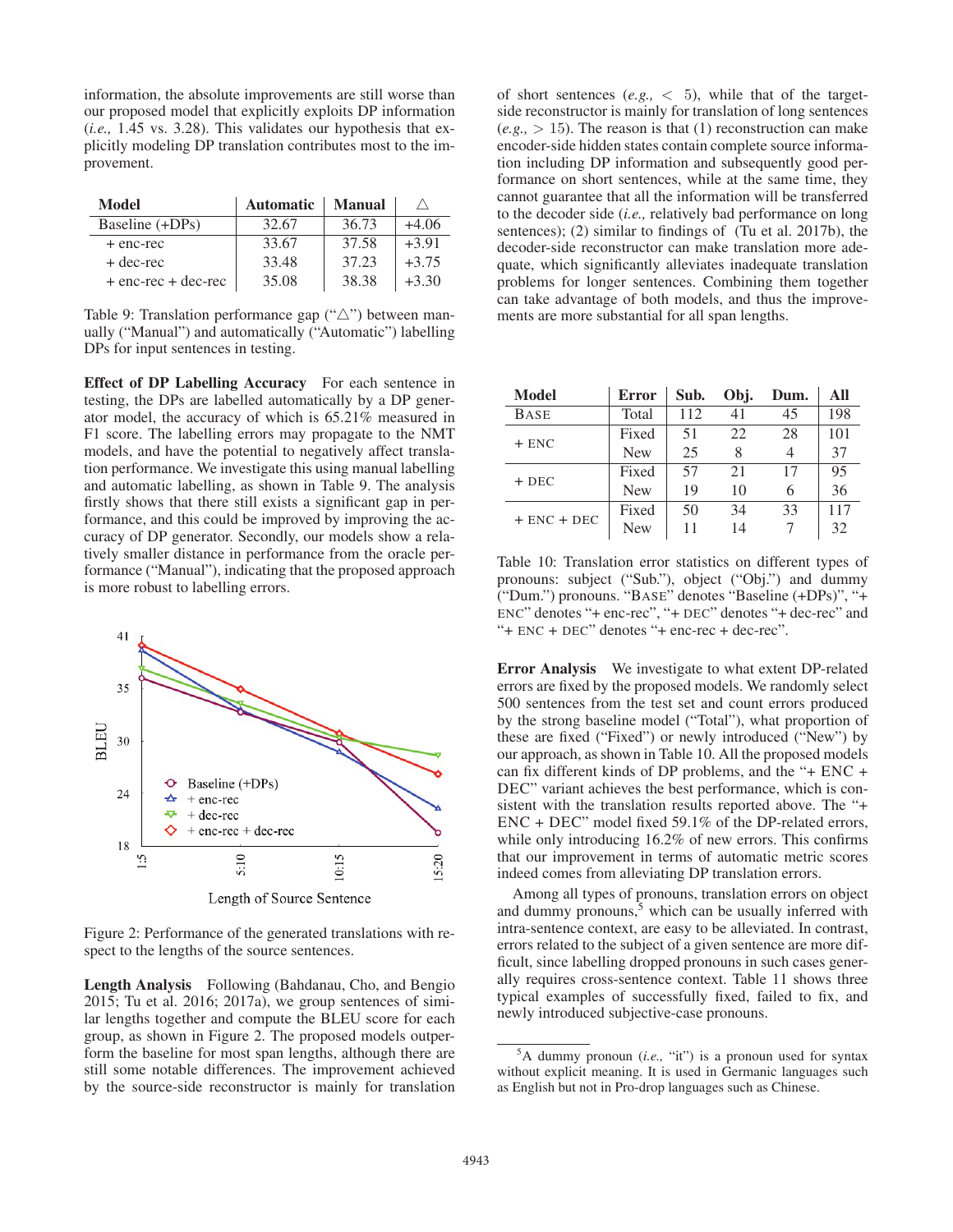|            | <b>Fixed Error</b>                             |  |  |  |  |  |
|------------|------------------------------------------------|--|--|--|--|--|
| Input      | 等我搬进来(我)可以买一台泡泡机吗?                             |  |  |  |  |  |
| Ref.       | When I move in, can I get a bubble machine?    |  |  |  |  |  |
| <b>NMT</b> | When I move in <i>to</i> buy a bubble machine. |  |  |  |  |  |
| Our        | When I move in, can I buy a bubble machine?    |  |  |  |  |  |
|            | <b>Non-Fixed Error</b>                         |  |  |  |  |  |
| Input      | (他)是个训练营?                                      |  |  |  |  |  |
| Ref.       | It is a camp?                                  |  |  |  |  |  |
| <b>NMT</b> | <i>He</i> was a camp?                          |  |  |  |  |  |
| Our        | $He$ 's a camp?                                |  |  |  |  |  |
|            | <b>Newly Introduced Error</b>                  |  |  |  |  |  |
| Input      | (我)要把这戒指还给你                                    |  |  |  |  |  |
| Ref.       | I need to give this ring back to you.          |  |  |  |  |  |
| <b>NMT</b> | I'm gonna give you the ring back.              |  |  |  |  |  |
| Our        | To give it back to you.                        |  |  |  |  |  |

Table 11: Example translations where subjective-case pronouns in brackets are dropped in original input but labeled by DP generator. We italicize some *mis-translated* errors and highlight the correct ones in bold.

# Related Work

DP Translation for SMT Previous research has investigated DP translation for SMT. For example, Chung and Gildea (2010) examined the effects of empty category (including DPs) on MT with various methods. This work showed improvements in terms of translation performance despite the automatic prediction of empty category not being highly accurate. Taira, Sudoh, and Nagata (2012) analyzed the Japanese-to-English translation by inserting DPs into input sentences using simple rule-based methods, achieving marginal improvements. More recently, Wang et al. (2016a) proposed labelling DPs using parallel information of training data, and obtained promising results in SMT. Wang et al. (2017b) also extend the SMT-based DP translation method on Japanese–English translation task. Inspired by these previous successes, this paper is an early attempt to learn to tackle DP translation for NMT models.

Representation Learning with Reconstruction Reconstruction is a standard concept in auto-encoder, that guides towards learning representations that captures the underlying explanatory factors for the observed input (Bourlard and Kamp 1988; Vincent et al. 2010). An auto-encoder model consists of an encoding function to compute a representation from an input, and a decoding function to reconstruct the input from the representation. The parameters involved in the two functions are trained to maximize the *reconstruction score*, which measures the similarity between the original input and reconstructed input. Inspired by the concept of *reconstruction*, Tu et al. (2017b) proposed guiding decoder hidden states to embed complete source information by reconstructing the hidden states back to the original source

sentence. Our approach differs at: (1) we introduced not only decoder-side reconstructor but also encoder-side reconstructor to learn enhanced hidden states of both encoder and decoder; and (2) we guide the hidden states to embed complete source information as well as the labelled DP information.

Multiple Sources for NMT Recently, it was shown that NMT can be improved by feeding auxiliary information sources beyond the original input sentence. The additional sources can be in various forms, such as parallel sentences in other languages (Dong et al. 2015; Zoph and Knight 2016), cross-sentence contexts (Wang et al. 2017a; Jean et al. 2017; Tu et al. 2018), generation recommendations from other translation models (He et al. 2016b; Wang et al. 2017c; Gu et al. 2017; Wang et al. 2017d), syntax information (Li et al. 2017; Zhou et al. 2017). Along the same direction, we provide complementary information in terms of source sentences labelled with DPs.

# Conclusion and Future Work

This paper is an early attempt to model DP translation for NMT systems. Hidden states are guided in both the encoder and decoder to embed the DP information by reconstructing them back to the source sentence labelled with DPs. The effect of reconstruction model is two-fold: (1) it improves parameter training for producing better latent representations; and (2) it measures the quality of DP translation, which is combined with likelihood to better measure the overall quality of translations. Quantity and quality analyses show that the proposed approach significantly improves translation performance across language pairs, and can be further improved by developing better DP labelling models.

In future work we plan to validate the effectiveness of our approach on other text genres with different prevalence of DPs. For example, in formal text genres (*e.g.,* newswire), DPs are not as common as in the informal text genres, and the most frequently dropped pronouns in Chinese newswire is the third person singular "它" ("*it*") (Baran, Yang, and Xue 2012), which may not be crucial to translation performance.

## Acknowledgments

The ADAPT Centre for Digital Content Technology is funded under the SFI Research Centres Programme (Grant 13/RC/2106) and is co-funded under the European Regional Development Fund. Work was done when Longyue Wang was interning at Tencent AI Lab.

## References

Bahdanau, D.; Cho, K.; and Bengio, Y. 2015. Neural machine translation by jointly learning to align and translate. In *ICLR 2015*, 1–15.

Baran, E.; Yang, Y.; and Xue, N. 2012. Annotating dropped pronouns in chinese newswire text. In *LREC 2012*, 2795– 2799.

Bourlard, H., and Kamp, Y. 1988. Auto-association by multilayer perceptrons and singular value decomposition. *Biological Cybernetics* 59(4-5):291–294.